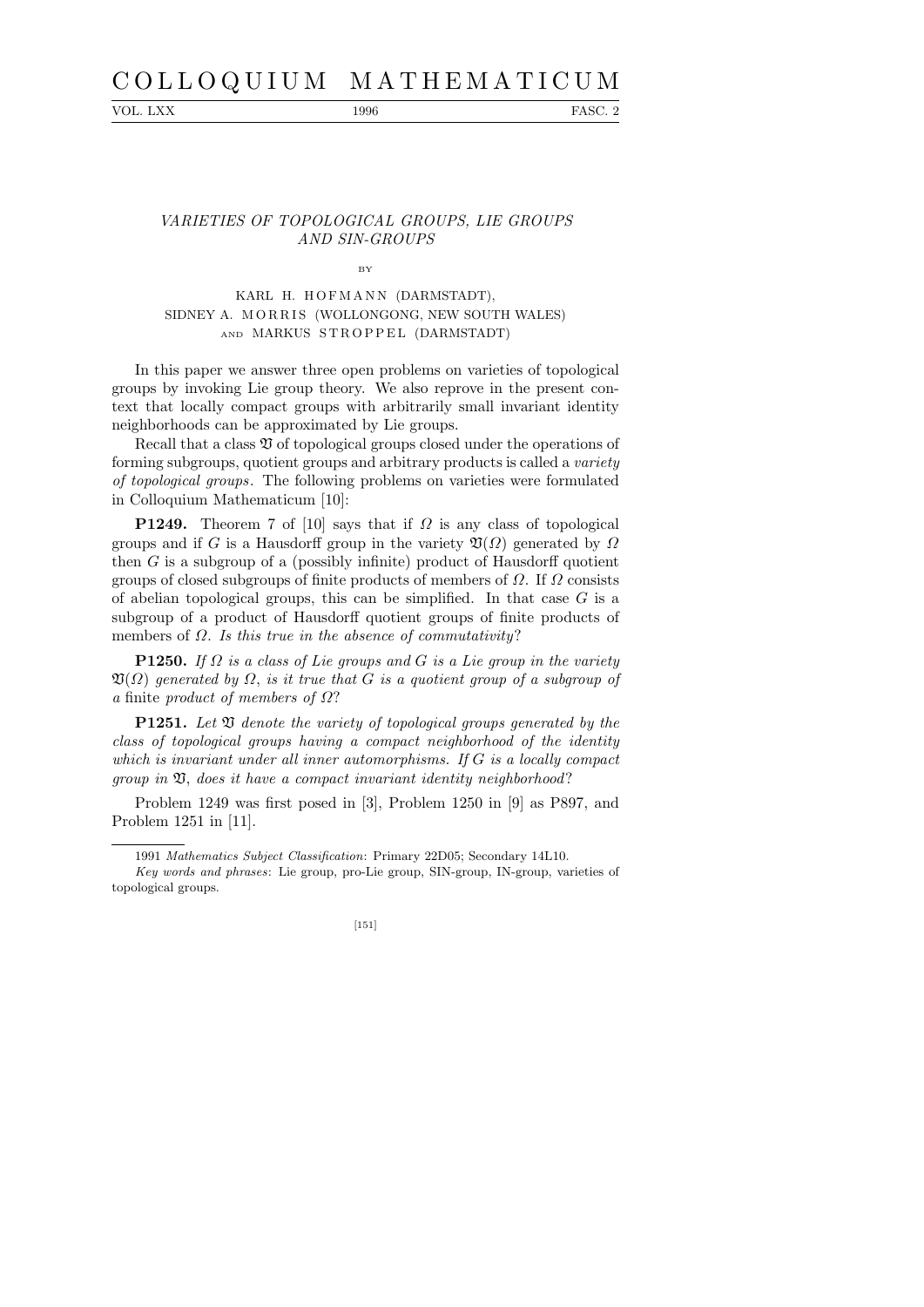These questions remained unsettled, and we shall answer 1250 and 1251 in the affirmative and 1249 in the negative. Our entire discussion involves Lie groups.

For dealing with 1251 we shall use an old result of Iwasawa (see 2.3 below) which says that a locally compact group  $G$  has a compact invariant identity neighborhood if and only if  $G$  allows a proper homomorphism (see 0.1) into an SIN-group, i.e., a group having arbitrarily small invariant identity neighborhoods. We work in a mildly category-theoretical framework, which necessarily leads us outside the class of locally compact groups.

In Section 3 we shall show that each locally compact SIN-group is a strict projective limit of Lie groups.

Problem 1249 will be disposed of by a counterexample, and in Section 5 we deal with 1250.

0. Proper morphisms. We collect information on proper maps. A topological space is called compact if it has the Heine–Borel property.

0.1. DEFINITION. A map  $f: X \to Y$  between topological spaces is called proper if it is closed and  $f^{-1}(y)$  is compact for every  $y \in Y$ .

Bourbaki  $[2, p. 115,$  Théorème 1] points out that this condition is equivalent to the following:

For each space Z the map  $f \times id_Z : X \times Z \to Y \times Z$  is closed.

Furthermore, this condition implies that  $f^{-1}(K)$  is compact for every compact subset  $K$  of  $Y$  (loc. cit., p. 118, Prop. 6). The converse holds if  $Y$ is locally compact (loc. cit., p. 119, Prop. 7). For the converse, it suffices in fact that  $Y$  is a Hausdorff  $k$ -space.

Let  $T\mathcal{G}$  denote the category of all topological groups and continuous homomorphisms.

0.2. LEMMA. Consider a surjective TG-morphism  $\varphi : A \rightarrow B$  and the following two conditions:

(i)  $\varphi$  is a quotient morphism.

(ii)  $\varphi$  is a closed map.

Then (ii) implies (i), and if ker  $\varphi$  is compact, the two conditions are equivalent.

P r o o f. The map  $\varphi$  is a quotient morphism if and only if a saturated subset  $X = \varphi^{-1}(\varphi(X))$  of A is closed exactly when  $\varphi(X)$  is closed. This is clearly the case if  $\varphi$  is a closed continuous map.

Conversely, suppose that  $\varphi : A \to B$  is a quotient morphism and that ker  $\varphi$  is compact. Let  $C \subseteq A$  be any closed subset. Then  $\varphi^{-1}(\varphi(C)) =$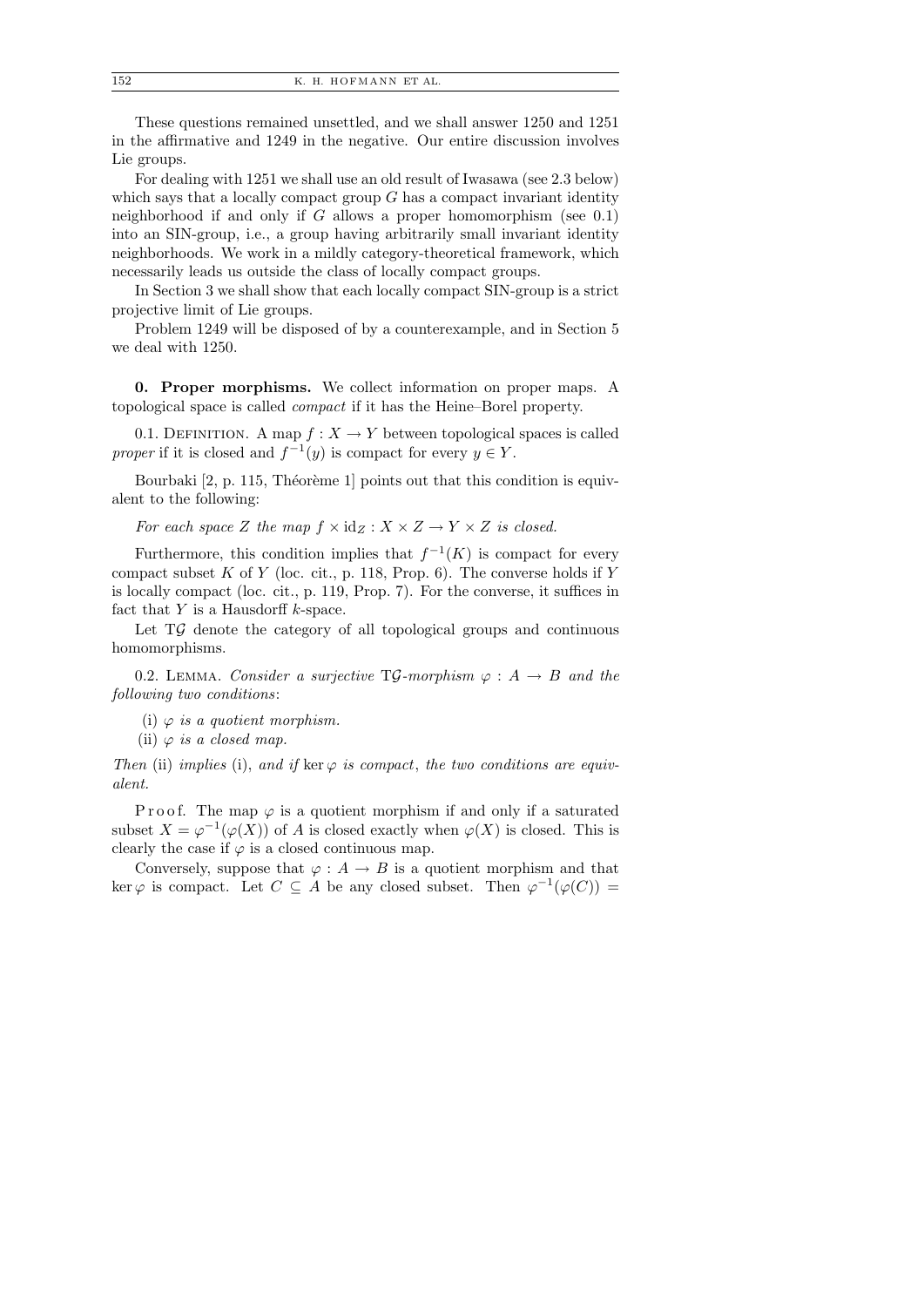C ker  $\varphi$  is closed. But then also  $\varphi(C)$  is closed since  $\varphi$  is a quotient morphism.  $\blacksquare$ 

0.3. PROPOSITION. For a TG-morphism  $f: G \to H$  the following conditions are equivalent:

(1)  $f: G \to H$  is proper.

(2) The corestriction  $f: G \to f(G)$  is a quotient morphism onto a closed subgroup of H and ker f is compact.

P r o o f. By Definition 0.1, condition (1) says that ker f is compact and that f is a closed map. Now f is closed if and only if  $f(G)$  is closed and the corestriction  $f: G \to f(G)$  is a closed map. Hence (1) is equivalent to

 $(1')$  ker f is compact; further,  $f(G)$  is closed; and finally, the corestriction  $f: G \to f(G)$  is a closed map.

Lemma 0.2 now establishes that  $(1')$  and  $(2)$  are equivalent.

We record from [2, p. 117, Cor. 3]:

0.4. PROPOSITION. Assume that  $f_j : X_j \to Y_j$ ,  $j \in J$ , is a family of proper maps between spaces. Then  $\prod_{j\in J} f_j$  :  $\prod_{j\in J} X_j \to \prod_{j\in J} Y_j$  is a proper map.  $\blacksquare$ 

1. A categorical lemma. We recall that a category is *complete* if it allows arbitrary limits. In order to verify completeness it suffices to show that arbitrary products and pull-backs exist. As a consequence, a subcategory of  $T\mathcal{G}$  is complete if and only if it is closed under the formation of arbitrary products and under the passing to subgroups. The full subcategory of TG containing all Hausdorff topological spaces will be denoted by  $T_2\mathcal{G}$ . A subcategory of  $T_2\mathcal{G}$  is complete if and only if it is closed under the formation of arbitrary products and under the passing to closed subgroups.

1.1. LEMMA. Let  $\mathcal G$  be a complete and full subcategory of  $T_2\mathcal G$ . Define  $\mathcal G'$ to be the full subcategory of  $T_2\mathcal{G}$  containing all objects G of  $T_2\mathcal{G}$  for which there is a proper morphism  $f: G \to H$  such that H is an object of G. Then  $\mathcal{G}'$  is also complete.

Proof. We must show that  $\mathcal{G}'$  admits products and is closed under the formation of closed subgroups. Assume that  $\{G_j : j \in J\}$  is a family of objects of  $\mathcal{G}'$ . By definition of  $\mathcal{G}'$  there are proper morphisms  $f_j: G_j \to H_j$ with  $H_j \in \text{ob } \mathcal{G}$ . Since  $\mathcal G$  is complete,  $\prod_{j\in J} H_j \in \text{ob } \mathcal{G}$ . By Proposition 0.4, the morphism  $\prod_{j\in J} f_j : \prod_{j\in J} G_j \to \prod_{j\in J} H_j$  is proper. By the definition of  $\mathcal{G}'$  once more it follows that  $\prod_{j\in J} G_j \in ob \mathcal{G}'$ .

Next assume that  $G \in ob \mathcal{G}'$  and that A is a closed subgroup of G. There is a proper map  $f: G \to H$  with  $H \in ob \mathcal{G}$ . Now  $f(A)$  is closed in H by Proposition 0.3 and thus  $f(A) \in ob \mathcal{G}$  since  $\mathcal{G}$  is complete. The restriction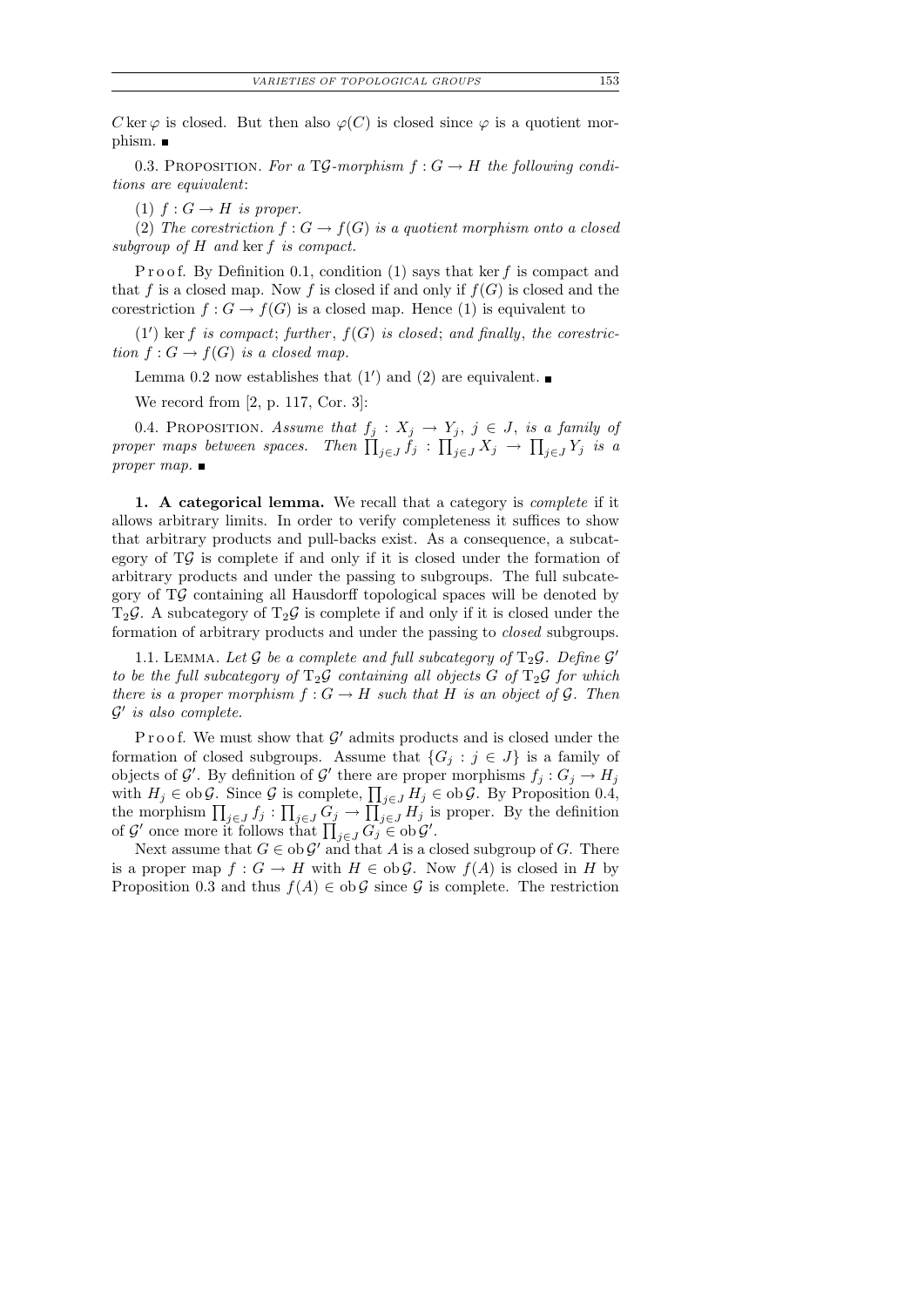$f|A: A \to H$  is proper since it is closed and ker $(f|A) = A \cap \text{ker } f$  is compact. Hence  $A \in ob \mathcal{G}'$ . The proof is complete.

## 2. An application to IN-groups

2.1. DEFINITION. Let IN denote the full subcategory of  $T\mathcal{G}$  containing all groups which have a compact neighborhood of the identity which is invariant under all inner automorphisms. The objects of this category are called IN-groups.

Also, let  $SIN$  denote the full subcategory of  $T\mathcal{G}$  containing all groups with arbitrarily small invariant identity neighborhoods. Its objects are called SIN-groups.

2.2.  $\text{Remark.}$  SIN is a complete subcategory of T $\mathcal{G}$ .

P r o o f. Clearly **SIN** is closed under the formation of arbitrary products and the passage to subgroups.  $\blacksquare$ 

In [7], Iwasawa proved the following theorem:

2.3. THEOREM. For a locally compact Hausdorff group G the following statements are equivalent:

(1) There is a compact neighborhood of the identity which is invariant under all inner automorphisms of G; that is, G is an IN-group.

(2) There is a compact normal subgroup  $N$  of  $G$  such that  $G/N$  has arbitrarily small compact invariant identity neighborhoods; that is,  $G/N$  is an SIN-group.  $\blacksquare$ 

For a generalization of this theorem see Theorem 2.5 of Grosser and Moskowitz [5].

2.4. COROLLARY. For a locally compact Hausdorff group  $G$ , the following statements are equivalent:

(2) There is a proper morphism  $f: G \to H$  with  $H \in ob$  SIN.

P r o o f. Assume (1) is true. Combining Proposition 0.3 and Theorem 2.3 we see that the map  $f : G \to G/N$  is a proper morphism and  $G/N$  is an SIN-group.

Assume (2) is true. Since  $f(G)$  is a quotient of G, by Proposition 0.3 we know that  $f(G)$  is locally compact. Let V be an invariant identity neighborhood in H such that  $V \cap f(G)$  is compact. Then  $U = f^{-1}(V)$  is compact since ker f is compact. It is clearly invariant.

2.5. DEFINITIONS. The full subcategory of all topological groups  $G$  for which there is a proper morphism  $f : G \to H$  with  $H \in ob$  SIN will be de-

 $(1)$  G is an IN-qroup.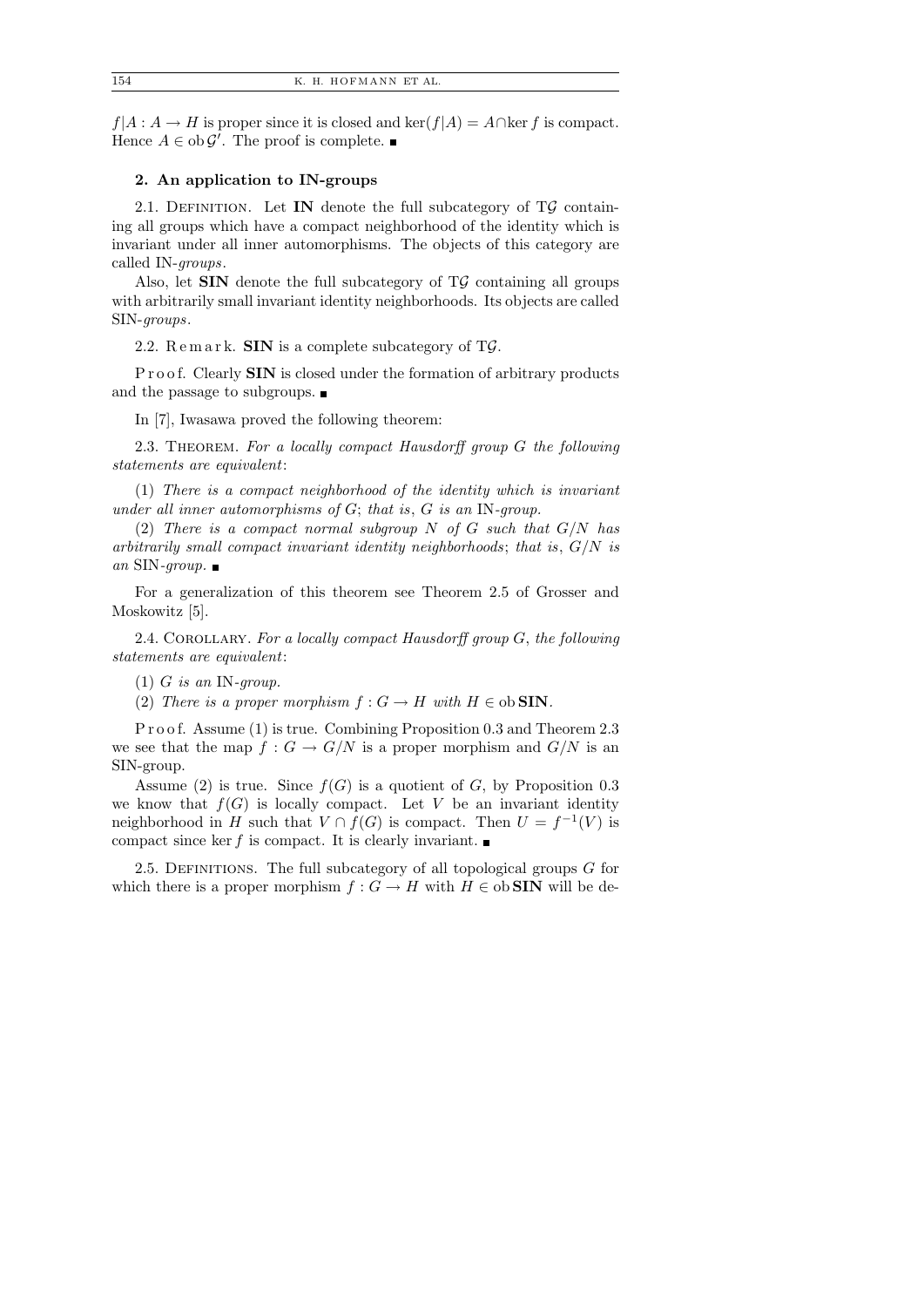noted by KSIN. The objects of KSIN are called KSIN-groups. Let  $\text{KSIN}_2$ denote the full subcategory containing all Hausdorff objects.

From the above we obtain directly:

2.6. R e m a r k. A locally compact Hausdorff group is an IN-group if and only if it is a KSIN-group.

2.7. PROPOSITION.  $\text{KSIN}_2$  is a complete subcategory of  $T_2\mathcal{G}$  containing  $T_2\mathcal{G} \cap IN$ .

P r o o f. This follows immediately from 1.1 and 2.2.

Recall from the introduction that the variety  $\mathfrak V$  of topological groups is generated by all IN-groups. Considered as a full subcategory of  $T\mathcal{G}$ , it is the smallest full complete subcategory of  $T\mathcal{G}$  containing IN. Thus it is contained in KSIN. Therefore:

2.8. COROLLARY. If a locally compact Hausdorff group belongs to  $\mathfrak V$  then it is an IN-qroup.  $\blacksquare$ 

This settles P1251 of [10] in the affirmative.

3. SIN-groups are Lie-projective. Grosser and Moskowitz [5] proved structure theorems for locally compact SIN-groups (among other things). We reprove in this section that every SIN-group can be approximated by Lie groups  $([5], 2.11(1);$  see also [1], Theorem 1.2, Corollary 1).

3.1. DEFINITION. We say that a topological group  $G$  is a *pro-Lie* group if for every identity neighborhood  $U$  there is a compact normal subgroup  $N$ contained in U such that  $G/N$  is a Lie group.

In other words, a pro-Lie group is a strict projective limit of Lie groups. Note that pro-Lie groups are always locally compact. Each locally compact Hausdorff group which is compact modulo its identity component is a pro-Lie group. A pro-Lie group without (arbitrarily) small subgroups is a Lie group [8].

3.2. PROPOSITION. Let G be a pro-Lie group and  $A \subseteq$  Aut G a group of automorphisms. Assume that G has arbitrarily small A-invariant neighborhoods of the identity. Then G has arbitrarily small normal subgroups N such that  $G/N$  is a Lie group and N is A-invariant.

P r o o f. Let  $W$  be any identity neighborhood of  $G$ . We pick a compact normal subgroup  $M$  contained in  $W$  such that  $G/M$  is a Lie group. This is possible because  $G$  is a pro-Lie group. Then

$$
N := \bigcap_{\alpha \in A} \alpha(M)
$$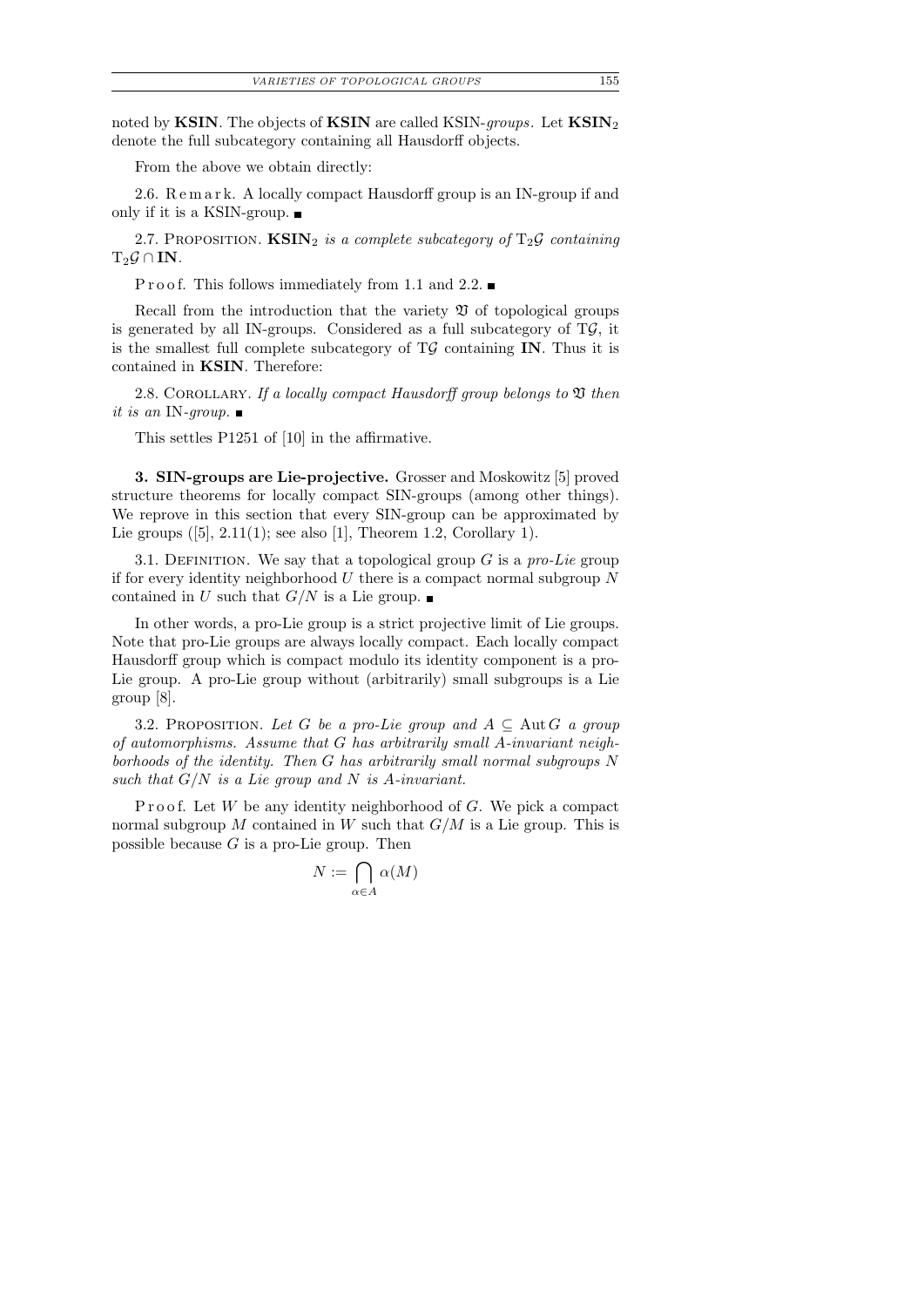is the largest A-invariant closed normal subgroup of G contained in M. Obviously,  $N \subseteq W$ .

Since  $G/M$  has no small subgroups we find an identity neighborhood  $V_M$ in  $G/M$  in which the only subgroup is trivial. Let  $V_G$  be the inverse image of  $V_M$  in G. Then all closed subgroups K of G which are contained in  $V_G$ are contained in  $M$ . Now let  $U$  be an A-invariant identity neighborhood of  $G$  which is contained in  $V_G$ . We consider the A-invariant set

$$
V = \bigcap_{\alpha \in A} \alpha(V_G).
$$

Since U is invariant, we have  $U \subseteq V$ ; that is, V is an invariant identity neighborhood containing N and contained in  $V_G$ . Let H be any closed subgroup of G contained in V and containing N. We claim  $H = N$ . Proof: Let  $\alpha \in A$ . Then  $\alpha^{-1}(H) \subseteq \alpha^{-1}V = V \subseteq V_G$ , and thus  $\alpha^{-1}(H) \subseteq M$ by the definition of  $V_G$ . Then  $H \subseteq \alpha(M)$ . Since  $\alpha \in A$  was arbitrary, we conclude  $H \subseteq \bigcap_{\alpha \in A} \alpha(M) = N \subseteq H$ . Hence  $H = N$  as was claimed.

Therefore,  $G/N$  has no small subgroups and thus is a Lie group [8].

3.3. Corollary. Assume that G is an SIN-group containing a normal subgroup N such that

- (i)  $G/N$  is a Lie group, and
- (ii)  $N$  is a pro-Lie group.

## Then G is a pro-Lie group.

P r o o f. If U is an invariant neighborhood of the identity in G then  $U \cap N$ is an invariant neighborhood of the identity in  $N$  which is also invariant under inner automorphisms  $I_g : N \to N$  defined by  $I_g(n) = g n g^{-1}$  with  $g \in G$ . Thus Proposition 3.2 applies with  $A = \{I_q : g \in G\}$  and shows that N contains arbitrarily small compact subgroups  $M$  such that  $N/M$  is a Lie group and which are G-invariant. Thus these  $M$  are normal in  $G$  and  $G/M$ is an extension of the Lie group  $N/M$  by the Lie group  $G/N$ , and thus is a Lie group [4].

3.4. EXAMPLES. (i) Let L be a compact Lie group and let  $\mathbb Z$  act automorphically on  $P := L^{\mathbb{Z}}$  by the shift. Set  $G = P \rtimes \mathbb{Z}$ . Then  $N = P \times \{0\}$ is a pro-Lie group and  $G/N$  is discrete, thus a Lie group. But G is not pro-Lie (and, therefore, not an SIN-group). So the SIN condition cannot be dropped in 3.3.

Let  $Q := L^{(\mathbb{Z})}$  denote the subgroup of all  $(g_n)_{n \in \mathbb{Z}} \in P$  of finite support. Then  $Q \rtimes \mathbb{Z}$  is a dense subgroup of the KSIN-group G which is not itself a KSIN-group. Therefore, the objects of KSIN do not form a variety. Note, however, that the class of Hausdorff groups is closed under the formation of arbitrary products, Hausdorff quotient groups, and closed subgroups.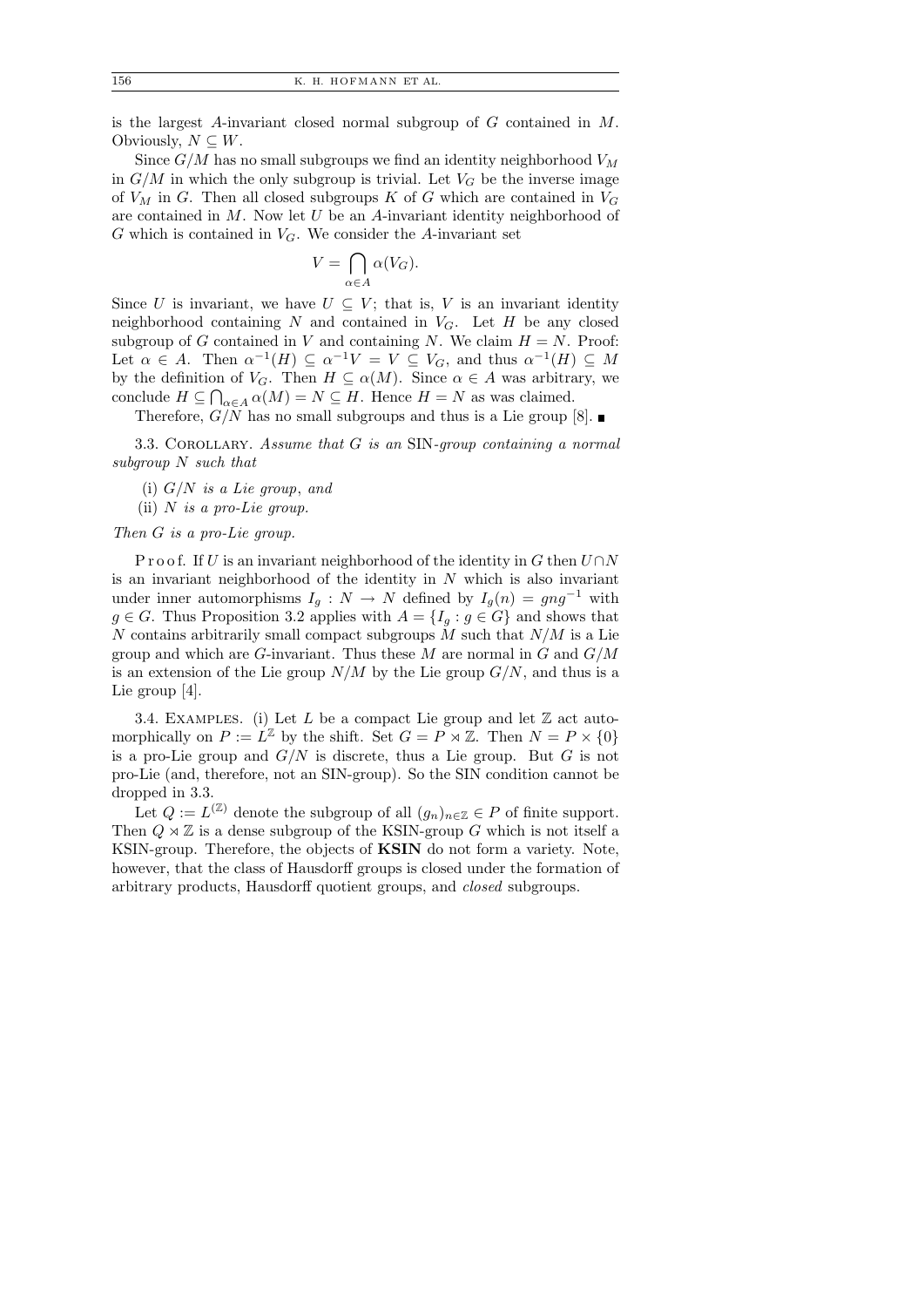(ii) Let  $F$  be a finite field and  $M$  its multiplicative group. Then the compact group  $M^{\mathbb{N}}$  acts automorphically on the discrete vector space  $V =$  $F^{(\mathbb{N})}$  via  $(m_n)_{n\in\mathbb{N}} \cdot (f_n)_{n\in\mathbb{N}} = (m_n f_n)_{n\in\mathbb{N}}$ . Set  $G = V \rtimes M^{\mathbb{N}}$ . Then  $N =$  $V \times \{1\}$  is discrete, thus is a Lie group, and  $G/N \cong M^{\mathbb{N}}$  is compact and

These examples show that, in general, pro-Lie groups do not behave very well under extension. In the presence of the SIN hypothesis, however, we shall see shortly in 3.6 that the likes of Example 3.4(ii) cannot occur.

therefore a pro-Lie group. But  $G$  is not a pro-Lie group (and, therefore, not

3.5. Lemma. For a locally compact totally disconnected group G the following statements are equivalent:

(1) G is an SIN-group.

(2) G has arbitrarily small compact open normal subgroups.

an SIN-group, as we shall see in Theorem 3.6 below).

(3) G is a strict projective limit of discrete groups (all bonding maps being surjective and having compact kernels).

P r o o f.  $(2) \Rightarrow (1)$  is obvious.

 $(1) \Rightarrow (2)$ . Assume that G is an SIN-group. Let W be a compact invariant identity neighborhood. Since  $G$  is totally disconnected, we find a compact open subgroup  $V$  contained in  $W$ . Since  $G$  is an SIN-group we find a compact invariant identity neighborhood U contained in V. Now set  $N =$  $\bigcap_{g\in G} gVg^{-1}$ . Then N is clearly a compact normal subgroup contained in  $\bigcap_{g\in G} gWg^{-1} = W$ . On the other hand, N contains  $\bigcap_{g\in G} gUg^{-1} =$ U. Hence  $N$  is open. Thus  $G$  has arbitrarily small compact open normal subgroups.

(3) is simply a reformulation of (2).

3.6. THEOREM. Every locally compact SIN-group is pro-Lie.

P r o o f. By Lemma 3.5, the factor group  $G/G_0$  has arbitrarily small compact open normal subgroups. Hence there is a filter basis  $\mathcal F$  of open normal subgroups N of G such that  $N/G_0$  is compact and  $\bigcap \mathcal{F} = G_0$ . Take  $N \in \mathcal{F}$ . Then  $G/N$  is discrete, hence is a Lie group. Since  $N/G_0$  is compact, the group  $N$  is pro-Lie. Hence Corollary 3.3 applies and shows that  $G$  is a pro-Lie group.

3.7. Remark. Under the hypotheses of Theorem 3.6 and with the notation of its proof there are normal subgroups  $N \in \mathcal{F}$  such that  $N \cong$  $\mathbb{R}^n \times C$  with a unique maximal compact subgroup C of N.

Proof. This follows from Corollary XII.1 in [6] or from Theorem 2.13 in [5].  $\blacksquare$ 

3.8. COROLLARY. Let  $G$  be a locally compact group. Then the following conditions are equivalent: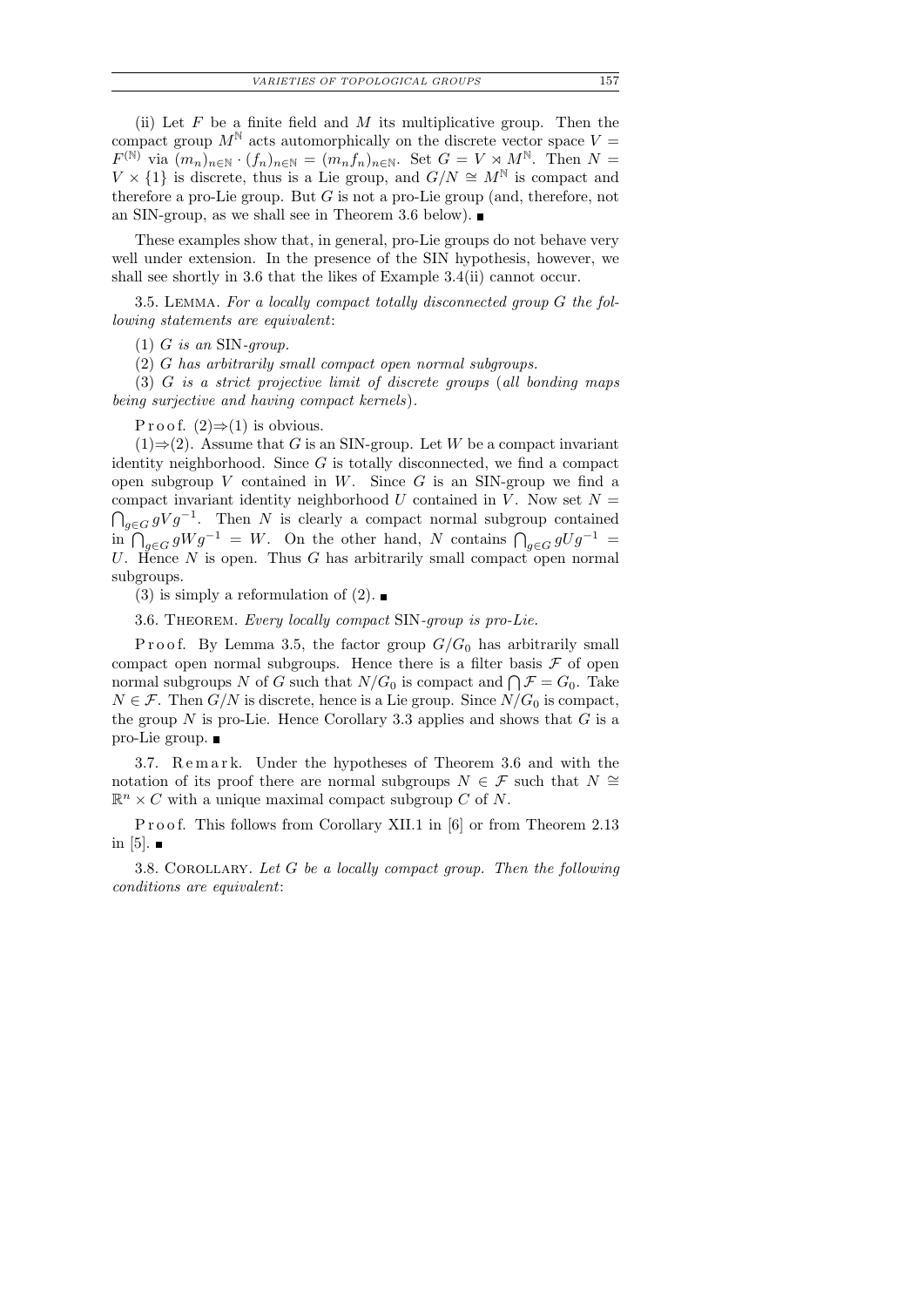$(1)$  G is an IN-qroup.

(2) There is a compact normal subgroup N of G such that  $G/N$  is an SIN-pro-Lie group.

(3) There is a compact normal subgroup N of G such that  $G/N$  is an SIN-Lie group.

P r o o f. By Iwasawa's Theorem 2.3, condition (1) is equivalent to

 $(1')$  There is a compact normal subgroup N of G such that  $G/N$  is an SIN-group.

By Theorem 3.6, Condition  $(1')$  is equivalent to Condition  $(2)$ . Trivially, (3) implies (2). Assume that (2) is satisfied. Then there is a normal closed subgroup M of G containing N such that  $G/M$  is a Lie group and  $M/N$  is compact. Then  $M$  is compact and normal in  $G$  and  $G/M$  is an SIN-group since  $G/N$  is an SIN-group. Thus (3) holds.

3.9. COROLLARY. Let  $G$  be a topological group containing a normal subgroup N such that

- (i)  $G/N$  is a compact Lie group, and
- (ii)  $N$  is a locally compact SIN-group.

Then G is a pro-Lie group.

P r o o f. Take an N-invariant compact neighborhood  $V$  of the identity in N. Find a compact set  $K \subseteq G$  such that  $G = KN$ . Let W denote an identity neighborhood of  $N$ . Then there is an identity neighborhood  $V$  of  $N$ such that  $\bigcup_{k\in K} kV k^{-1} \subseteq W$ ; for if not then for every V there are elements  $x_V \in V$  and  $k_V \in K$  such that  $k_V x_V k_V^{-1} \notin W$ ; since K is compact, the net  $k_V$  has a subnet  $k_{V_j}$  in K converging to k, and thus  $k_{V_j} x_{V_j} k_{V_j}^{-1}$  converges to  $k1k^{-1} = 1$ , contradicting the fact that  $k_{V_j} x_{V_j} k_{V_j}^{-1}$  stays outside W. Set

$$
U=\bigcup_{g\in G}gVg^{-1}=\bigcup_{k\in K}\, {}_{n\in N}\, k nVn^{-1}k^{-1}=\bigcup_{k\in K}\, kVk^{-1}\subseteq W
$$

since V is N-invariant. Now U is the image of the compact space  $V \times K$ under the continuous function  $(v, k) \mapsto kvk^{-1}$ . Hence it is a compact Ginvariant identity neighborhood of N contained in W.

Thus the hypotheses of Theorem 3.6 are satisfied with  $N$  in place of  $G$ and the set of G-inner automorphisms  $I_g: N \to N$ ,  $I_g(n) = gng^{-1}$ , in place of A.

Thus N contains arbitrarily small compact subgroups M which are normal in G and are such that  $N/M$  is a Lie group. Then  $G/M$  is a Lie group.

Note that this corollary does not directly follow from Corollary 3.3 since here we do not assume that the entire group  $G$ , but only the subgroup  $N$ is an SIN-group. The compactness of  $G/N$  is a stronger hypothesis here,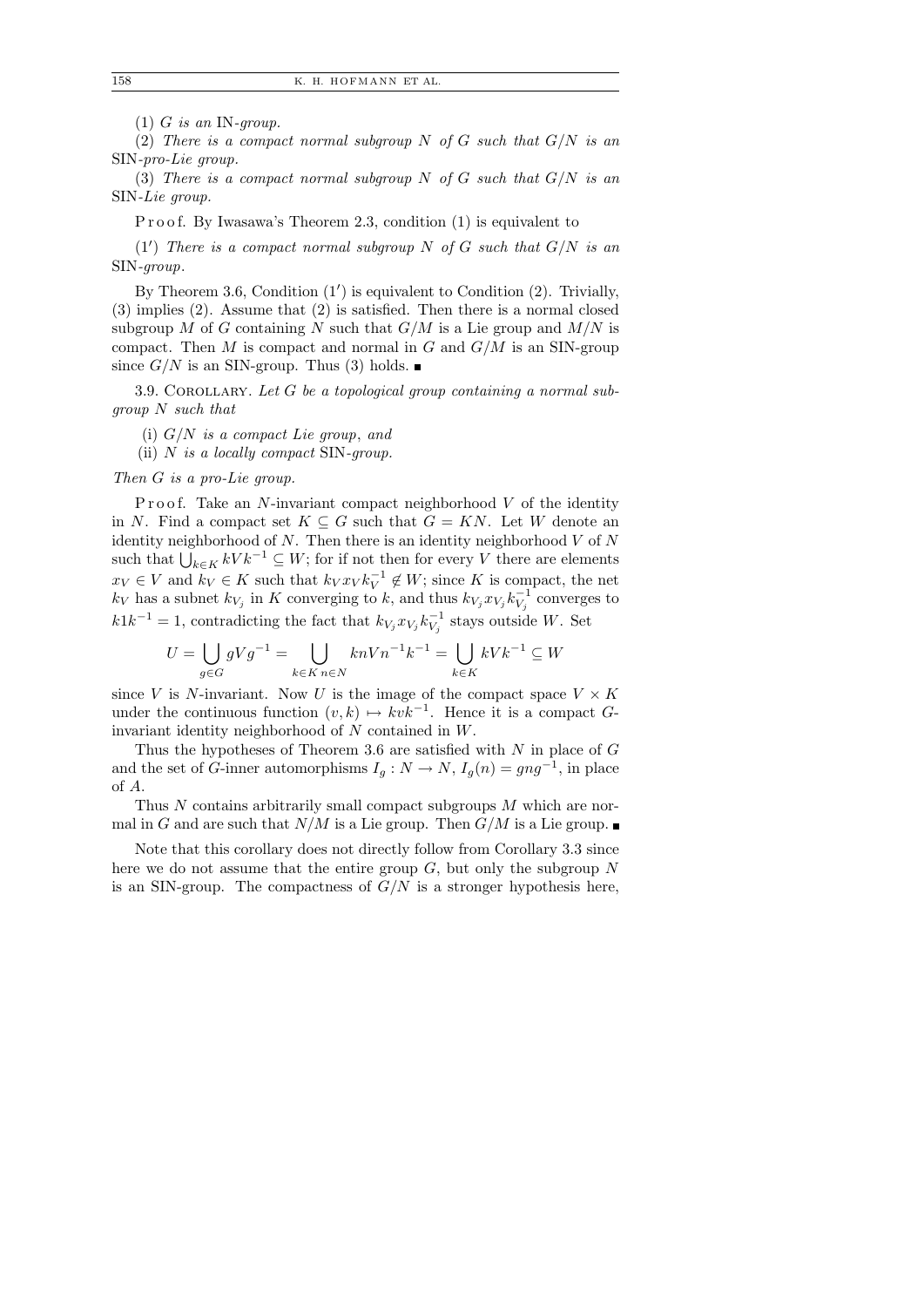however. Example 3.4(ii) shows that the conclusion of 3.9 fails if  $G/N$  is only assumed to be a compact pro-Lie group rather than a compact Lie group.

4. Solution to P1249. P1249 is answered in the negative by the following example.

4.1. EXAMPLE. Let  $\Omega$  denote the class of all (finite-dimensional) real semisimple centerfree connected Lie groups. This class is closed under finite products and quotients.

 $(1)$  Let G be a subgroup of a product of Hausdorff quotients of finite products of members of  $\Omega$ . In the present case this means that G is a subgroup of a product of simple centerfree real Lie groups. The adjoint representation of a centerfree semisimple Lie group is faithful. It follows at once that G has sufficiently many finite-dimensional representations to separate the points.

 $(2)$  Let N be the Heisenberg group of all matrices

$$
[x, y; z] := \begin{pmatrix} 1 & x & z \\ 0 & 1 & y \\ 0 & 0 & 1 \end{pmatrix}, \quad x, y, z \in \mathbb{R},
$$

and let  $D = \{[0,0;n] : n \in \mathbb{Z}\} \cong \mathbb{Z}$ . Then  $N \subseteq \text{Sl}(3,\mathbb{R})$  and  $\text{Sl}(3,\mathbb{R})$  is a centerfree simple real Lie group. Hence  $G = N/D$  is a member of  $\mathfrak{V}(\Omega)$ . Now a finite linear representation of G has the center  $Z/D$ ,  $Z = \{[0, 0; z] :$  $z \in \mathbb{R}$ , in its kernel (see e.g. [8], pp. 190–192). Therefore G cannot be one of the groups constructed in paragraph  $(1)$ .

#### 5. Regarding P1250

5.1. DEFINITION. We say that a topological group  $G$  has no small sub*groups* (or is an [NSS]-group) if there is an identity neighborhood  $U$  such that  $\{1\}$  is the only subgroup of G contained in U.

Evidently, a subgroup of an [NSS]-group is an [NSS]-group. A locally compact group is an [NSS]-group if and only if it is a Lie group.

For a product  $\prod_{j\in J} G_j$  and a subset  $I \subseteq J$  we shall identify  $\prod_{j\in I} G_j$ with a subgroup of  $\prod_{j\in J} G_j$  in the obvious way and we let  $p_I: \prod_{j\in J} G_j \to$  $\prod_{j\in I} G_j$  denote the projection.

5.2. LEMMA. Assume that G is a subgroup of a product  $\prod_{j\in J} G_j$  of topological groups and that N is a normal subgroup of G. Suppose that  $G/N$ is an  $[NSS]$ -group. Then there is a finite subset F of J such that  $G/N$  is isomorphic to  $p_F(G)/p_F(N)$ .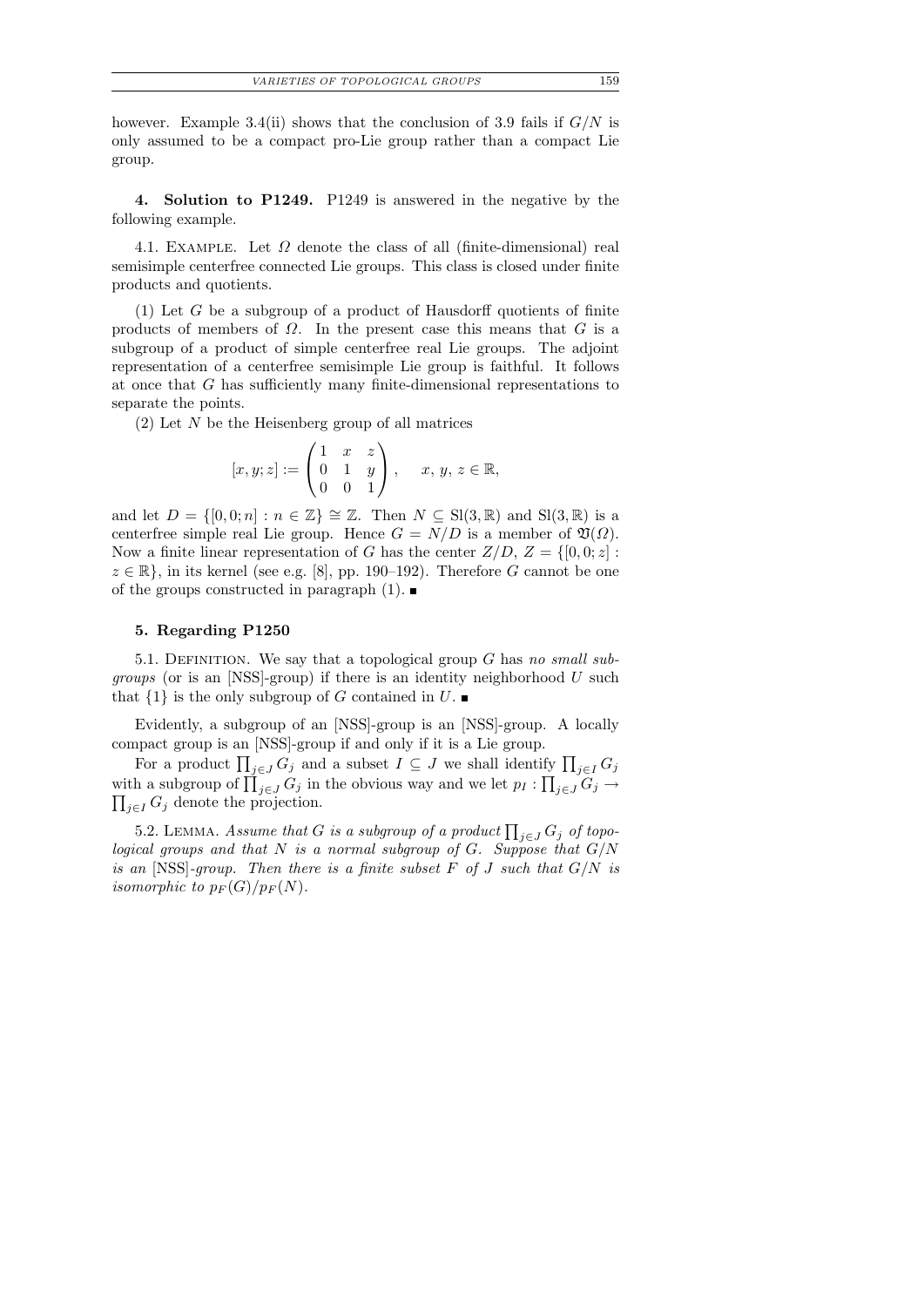P r o o f. For any subset  $I \subseteq J$  let  $N_I = G \cap (N \prod_{j \in J \setminus I} G_j)$ . We consider the continuous homomorphism

(1) 
$$
\phi_I: G \to p_I(G)/p_I(N), \quad \phi_I(g) = p_I(g)p_I(N).
$$

We notice

$$
\ker \phi_I = \{ g \in G : p_I(g) \in p_I(N) \} = G \cap \left( N \prod_{j \in J \setminus I} G_j \right) = N_I.
$$

Let  $\mathcal{U}_j$  denote the set of open identity neighborhoods of  $G_j$ . Then the set

$$
\mathcal{U}_I = \Big\{ \prod_{j \in I} W_j : W_j \in \mathcal{U}_j \text{ and } (\exists F \subseteq I) \ F \text{ is finite and } j \in I \setminus F \Rightarrow W_j = G_j \Big\}
$$

is a basis for the filter of identity neighborhoods of  $\prod_{j\in I} G_j$ . A basic open identity neighborhood of  $p_I(G)/p_I(N)$  is given by

$$
V = p_I(N) \Big( p_I(G) \cap \prod_{j \in I} V_j \Big) / p_I(N), \quad \prod_{j \in I} V_j \in \mathcal{U}_I.
$$

We shall show that

(2) 
$$
V = \phi_I \Big( G \cap \prod_{j \in J} U_j \Big)
$$
,  $\prod_{j \in J} U_j \in \mathcal{U}_J$  and  $U_j = \begin{cases} V_j & \text{for } j \in I, \\ G_j & \text{for } j \in J \setminus I. \end{cases}$ 

In view of the definition of  $\phi_I$  in (1), claim (2) will be proved once we prove

(3) 
$$
p_I\left(G\cap\prod_{j\in J}U_j\right)=p_I(G)\cap\prod_{j\in I}V_j.
$$

The left side is clearly in the right side. For a proof of the reverse containment in (3) we consider  $h = (h_j)_{j \in J} \in \prod$  $\prod$  $j\in J$   $G_j$  with  $p_I(h) \in p_I(G) \cap$  $j \in I$   $V_j$ . Then there is a  $k = (k_j)_{j \in J} \in \ker p_I = \prod_{j \in J \setminus I} G_j$  such that  $g := hk \in G$  and  $g_j = h_j \in V_j$  for  $j \in I$ . Now  $g \in G \cap \prod_{j \in J} U_j$  since  $U_j = G_j$ for  $j \in J \setminus I$ , and  $p_I(h) = p_I(h)p_I(k) = p_I(hk) = p_I(g) \in p_I(G \cap \prod_{j \in I} U_j)$ . This establishes (3) and thus (2). Now by (2) we know that  $\phi_I$  is open. The morphism

(4) 
$$
f_I: G/N_I \to p_I(G)/p_I(N)
$$
,  $f_I(gN_I) = \phi_I(g) = p_I(g)p_I(N)$ ,

induced by  $\phi_I$  is therefore is an isomorphism of topological groups.

The basic identity neighborhoods of  $G/N$  are of the form

$$
N\Big(G\cap\prod_{j\in J}U_j\Big)/N,\quad \prod_{j\in J}U_j\in\mathcal{U}_J.
$$

We recall that  $\prod_{j\in J} U_j \in \mathcal{U}_J$  means that there exists a finite subset F of J such that  $U_j = \tilde{G}_j$  for  $j \in J \setminus F$ . By the definition of  $N_F$  and the modular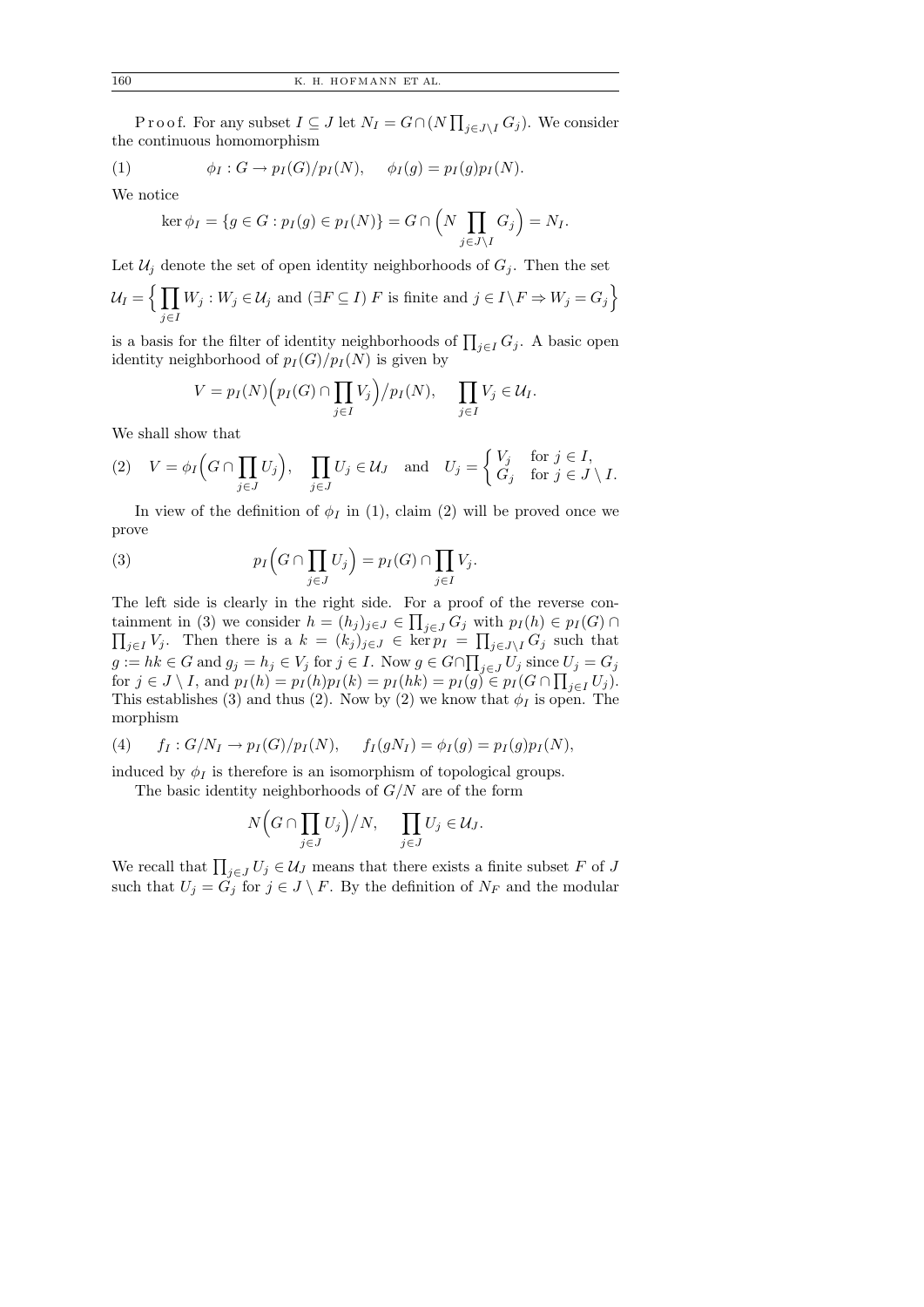law,

$$
N_F = G \cap \left( N \prod_{j \in J \setminus F} G_j \right) = N \left( G \cap \prod_{j \in J \setminus F} G_j \right) \subseteq N \left( G \cap \prod_{j \in J} U_j \right).
$$

Thus  $\{N_F/N : F$  finite in  $J\}$  is a filter basis of normal subgroups of  $G/N$ converging to  $\{N\}$ . Since  $G/N$  is an [NSS]-group there is an F such that  $N_F/N = \{N\}$ , i.e.,  $N_F = N$ . Hence, in view of (4) we have found a finite set  $F \subseteq J$  such that  $f_F : G/N \to p_F(G)/p_F(N)$  is an isomorphism of topological groups.

Let us abbreviate various operations applied to a class  $\Omega$  of topological groups as follows:

- P: the formation of the product of a finite family of members of  $\Omega$ , endowing the product with the product topology,
- C: the formation of the product of an arbitrary family of members of  $\Omega$ , endowing the product with the product topology,
- S: the passing to a subgroup of a member of  $\Omega$  endowing the subgroup with the induced topology,
- $\overline{S}$ : the passing to a closed subgroup of a member of  $\Omega$  endowing the subgroup with the induced topology,
- Q: the forming of quotient groups of a member of  $\Omega$  modulo a closed normal subgroup endowing the quotient group with the quotient topology.

From Lemma 2 we deduce at once the following observation:

5.3. PROPOSITION. For a class  $\Omega$  of topological groups, the members of  $QSC(\Omega)$  which do not have small subgroups are contained in  $QSP(\Omega)$ .

The variety  $\mathfrak{V}(\Omega)$  generated by  $\Omega$  is obtained as  $\mathfrak{V}(\Omega) = \text{SCQ}\overline{\text{SP}}(\Omega)$ (cf. [10], Theorem 7). It follows from 5.3 that the [NSS]-members of  $\mathfrak{V}(\Omega)$ are contained in  $SPQ\overline{SP}(\Omega)$ . Note that

(a)  $\prod_{j\in J} G_j/N_j \cong \prod_{j\in J} G_j/\prod_{j\in J} N_j$ , whence  $CQ \subseteq QC$ , and  $PQ \subseteq$ QP.

(b)  $G_k \subseteq \prod_{j \in J_k} H_{kj}$ ,  $k \in K$ , implies that  $\prod_{k \in K} G_k \subseteq \prod_{k \in K, j \in J_k} H_{kj}$ . Thus PSP  $\subseteq$  SP. Similarly, P $\overline{SP} \subseteq \overline{SP}$ .

Hence

(c)  $PQ\overline{S}P \subseteq Q\overline{S}P$ , and  $SPQ\overline{S}P \subseteq SQ\overline{S}P$ .

(d) Let H be a closed subgroup of  $G/N$  and let  $p : G \to G/N$  denote the quotient morphism. Set  $K = p^{-1}H$ . Then K is a closed subgroup of G and  $H = K/N$  (algebraically and topologically). Hence  $\overline{S}Q \subseteq Q\overline{S}$ . Similarly  $SQ \subseteq QS$ .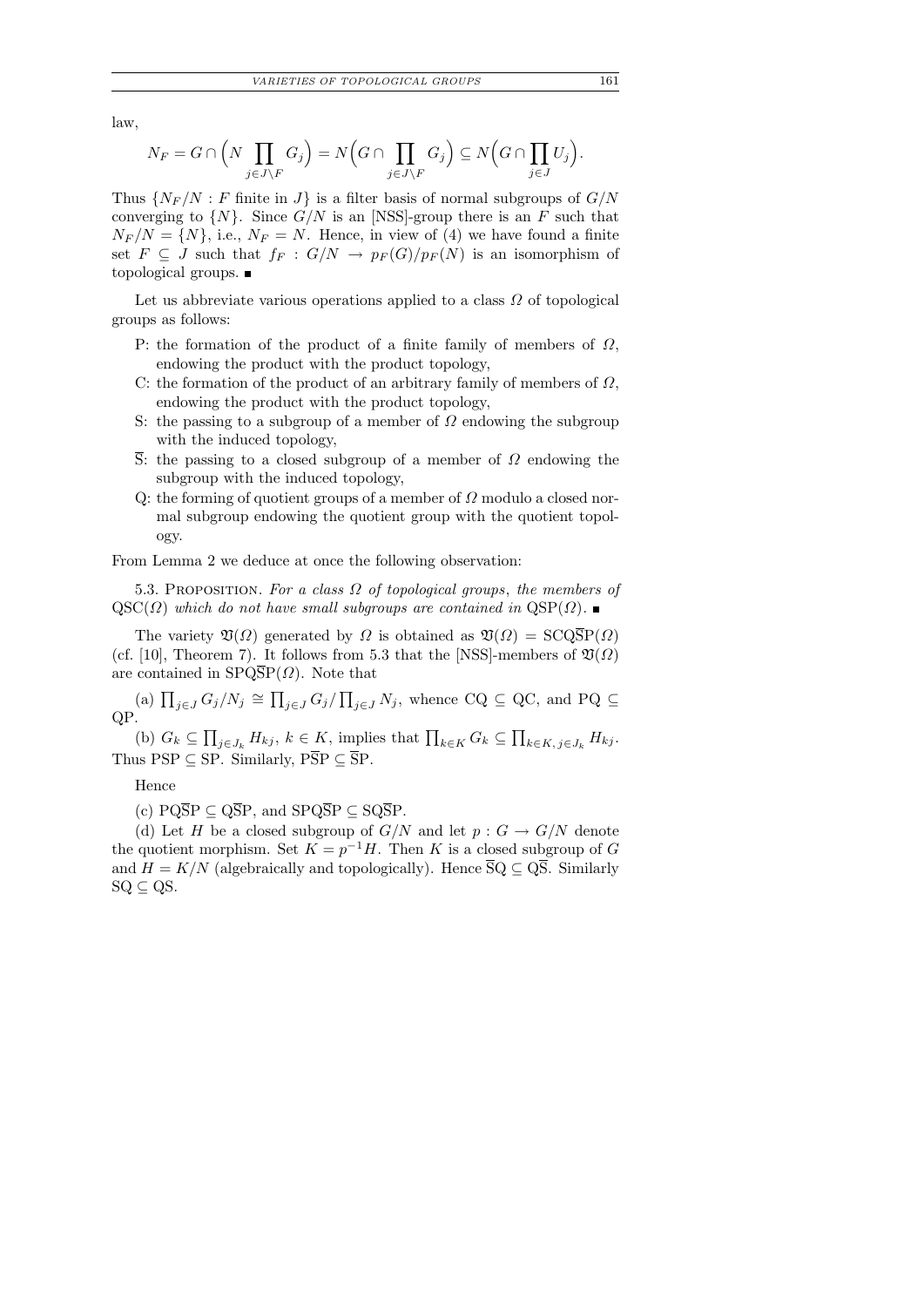Since obviously  $S\overline{S} \subseteq S$ , we have  $SPQ\overline{S}P \subseteq QSP$  and  $\overline{S}PQ\overline{S}P \subseteq Q\overline{S}P$ . These observations yield the following result.

5.4. THEOREM. The class of members of  $\mathfrak{V}(\Omega)$  which do not have small subgroups is contained in  $SPQ\overline{SP}(\Omega) \subseteq QSP(\Omega)$ .

We have the following corollary:

5.5. THEOREM. If  $\Omega$  is any class of Hausdorff topological groups and  $\mathfrak{V}(\Omega)$  the variety of Hausdorff topological groups generated by  $\Omega$ , then every Lie group in  $\mathfrak{V}(\Omega)$  is contained in  $\widetilde{\mathrm{QSP}}(\Omega)$ .

P r o o f. A Lie group G has no small subgroups. Hence by Theorem  $5.4$ , if  $G \in \mathfrak{V}(\Omega)$  then  $G \in$  SPQSP( $\Omega$ ). But G is locally compact and therefore is closed in any Hausdorff topological group. Hence  $G \in \overline{\text{SPQSP}}(\Omega) \subseteq$  $\text{QSP}(\Omega)$  in view of (d) above.

This answers P1250 in the affirmative. The assumption made in the formulation of the problem that the class  $\Omega$  should consist of Lie groups is immaterial for the conclusion of Theorem 5.5.

The following example illustrates the fact that one has to be careful to distinguish between embeddings (as closed subgroups) and injective continuous homomorphic images of Lie groups.

5.6. EXAMPLE. Assume that  $G$  is the simply connected covering group of the group Sl(2, R). Let  $Z \cong \mathbb{Z}$  denote the center of G and  $Z_n$  the subgroup of index n in Z. Set  $\Omega = \{G/Z_1, G/Z_2, G/Z_3, \ldots\}$ . Then

$$
g \mapsto (gZ_n)_{n \in \mathbb{N}} : G \to \prod_{n \in \mathbb{N}} G/Z_n
$$

is an injective morphism of topological groups into a member of  $\mathfrak{V}(\Omega)$ .

However, G is not itself a member of the variety  $\mathfrak{V}(\Omega)$ . For if it were, then, by Theorem 5.5, it would be in  $\overline{QSP}$ . Thus we could find a finite sequence  $(n_1, \ldots, n_k)$  of natural numbers and a closed subgroup H of  $\prod_{i=1}^{k} G/Z_{n_i}$  such that G would be a quotient of H. Since quotient morphisms are open, G would be a quotient of  $H_0$ , i.e., there would be a quotient morphism  $\pi : H_0 \to G$ . Let R denote the radical of  $H_0$ . Since G is a simple Lie group,  $\pi(R) = \{1\}$ . Let S be a Levi complement for the radical in  $H_0$ . Then S is an analytic subgroup in  $H_0$ ; a priori, it may not be closed. However, its projection into  $G/Z_{n_i}$  is a semisimple analytic subgroup and thus is either  $\{1\}$  or  $G/Z_{n_i}$ . In any event, the center of S projects into the center of  $G/Z_{n_i}$ . Hence the center of S is contained in the finite center  $\prod_{i=1}^{k} Z/Z_{n_i}$  and is therefore finite. Thus the center of  $G = \pi(S)$  is finite—a contradiction.  $\blacksquare$